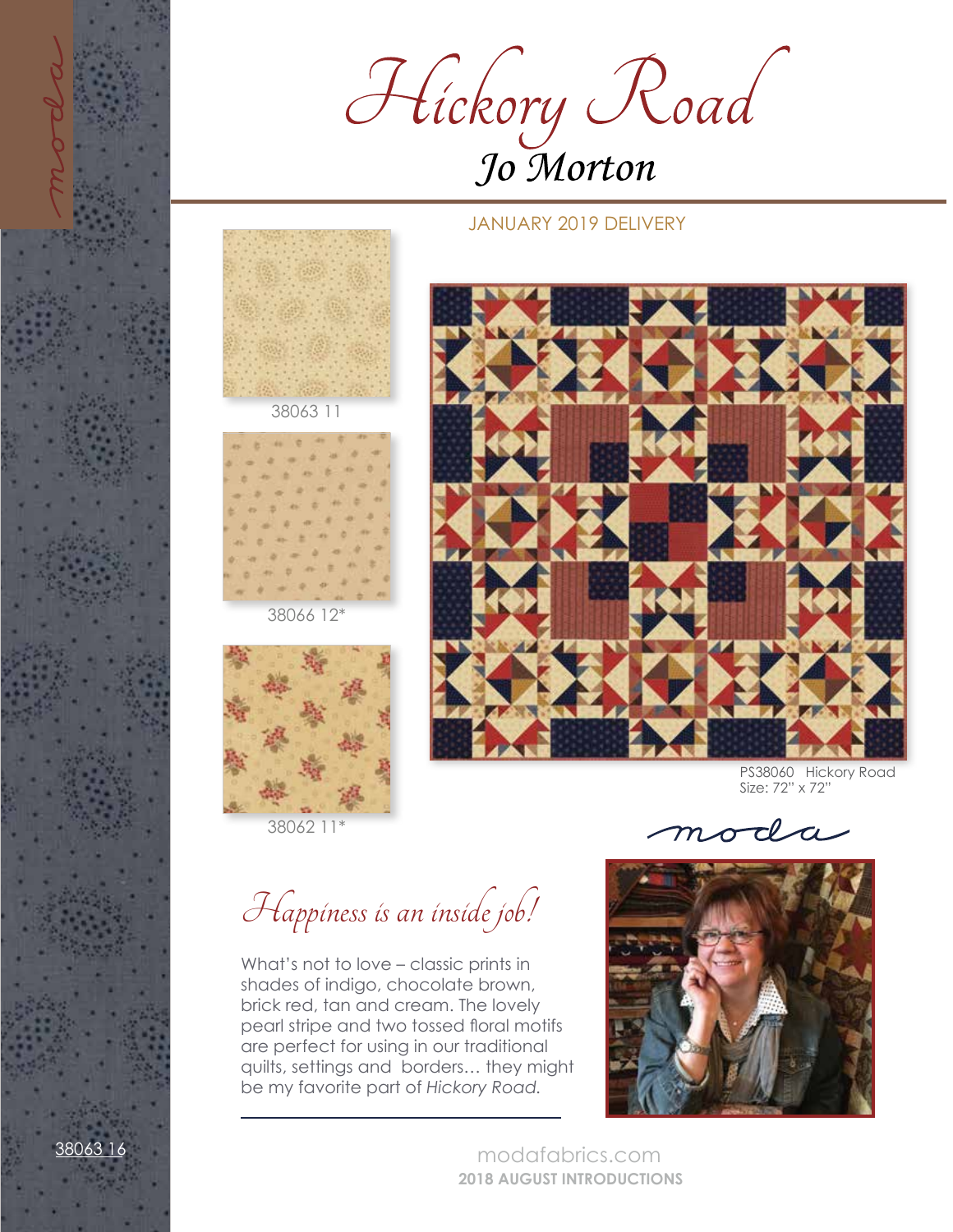**Hickory Road** *Jo Morton* January Delivery



modafabrics.com **2018 AUGUST INTRODUCTION**